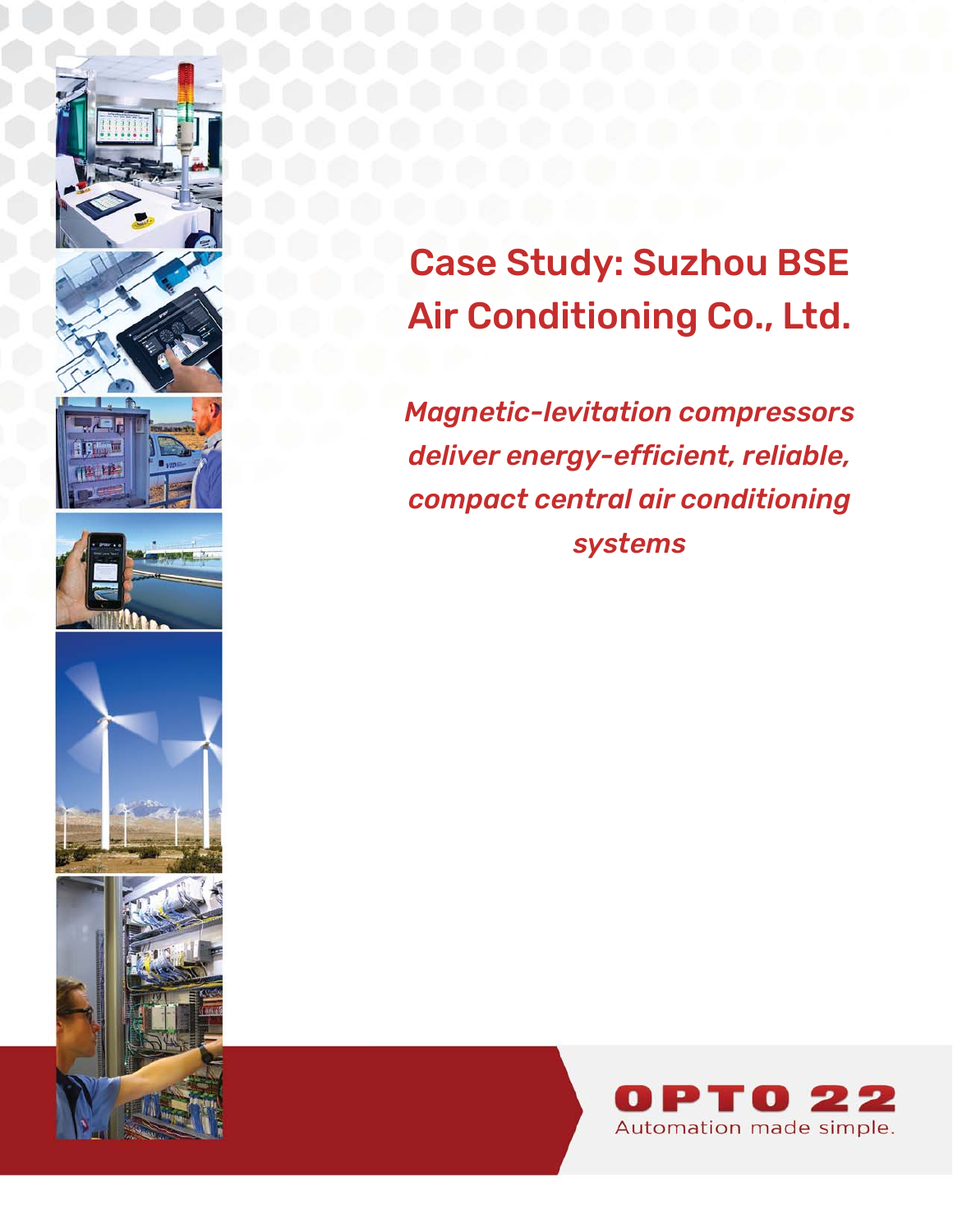# Opto 22

43044 Business Park Drive • Temecula • CA 92590-3614 Phone: 800-321-6786 or 951-695-3000 Pre-sales Engineering is free. Product Support is free. [w](http://www.opto22.com/)ww.opto22.com

Form 2177-181113

© 2016–2018 Opto 22. All rights reserved. Dimensions and specifications are subject to change. Brand or product names used herein are trademarks or registered trademarks of their respective companies or organizations.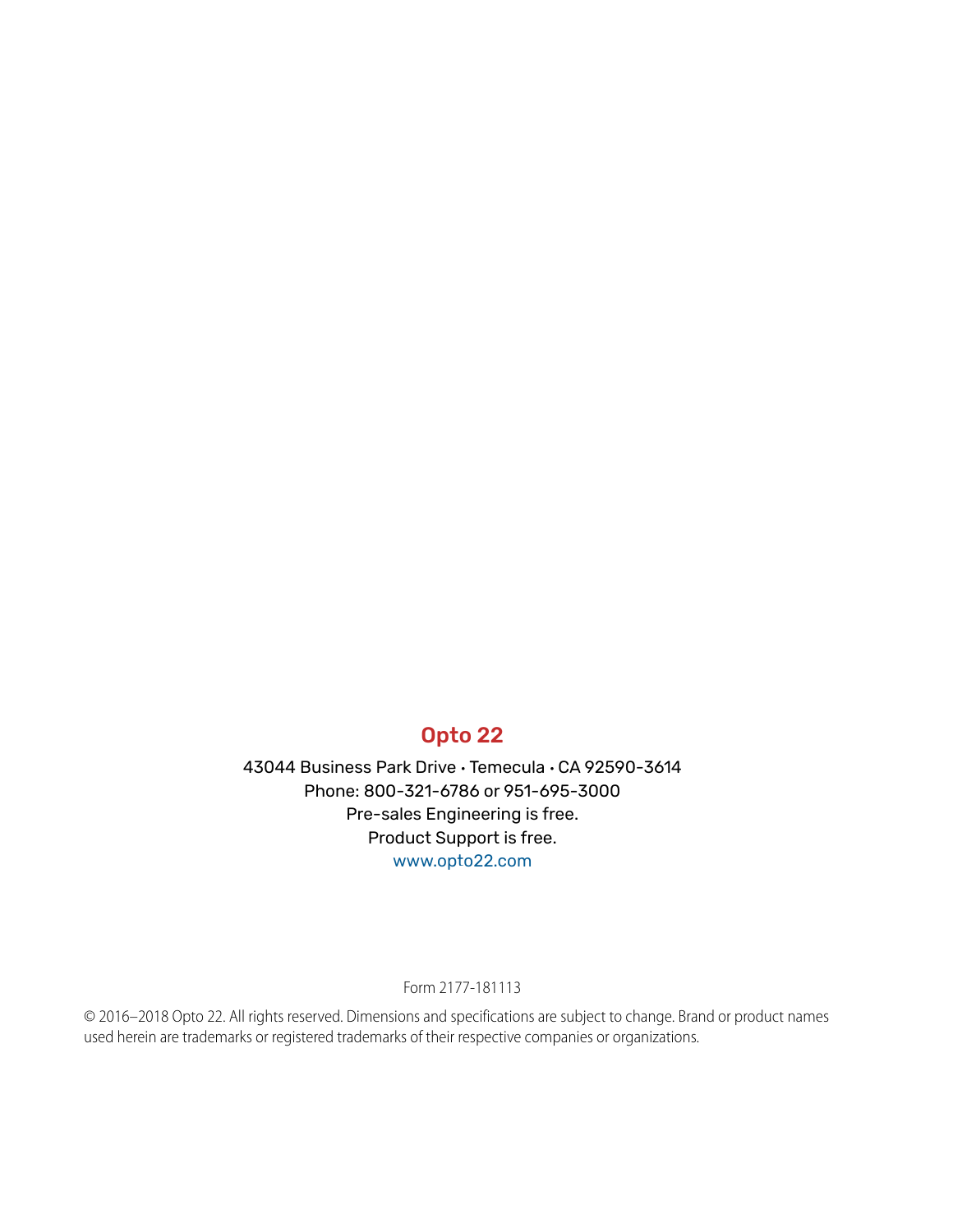# CASE STUDY: SUZHOU BSE AIR CONDITIONING CO., LTD.

# *Magnetic-levitation compressors deliver energy-efficient, reliable, compact central air conditioning systems*

Under a quiet overpass in Shanghai there's a dull humming noise in the distance. The noise gets louder as something approaches, moving fast. Suddenly a train stretching five cars long screams overhead at 268 mph (431 kph). Blink once and it's already gone.

This is the Shanghai Maglev Train, also known as the Transrapid, and it's the fastest commuter train currently in operation anywhere in the world. The train line runs 16.6 miles (26.7 km) from Longyang Road station in Pudong to Pudong International Airport and takes a mere 7 minutes and 20 seconds to make the trip. Imagine cutting your commute to the airport in half.

These extreme speeds are possible because the train isn't running on wheels. Instead it's using a technology called magnetic levitation. Magnetic levitation (maglev) allows the train to literally float in the air just above the track using an electrically generated magnetic field.

Instead of having wheels that roll on top of a track, powerful magnets lift and guide the train above what's called a guideway, while a non-contact electromagnetic propulsion system moves the vehicle down the track.



#### NOT JUST FOR TRAINS

With a powerful enough magnet literally anything on earth will levitate, from a drop of water to an ice cube to a train. Maglev is not a new technology—it was invented in 1905—and today has found its way into a variety of new applications, including frictionless active magnetic bearings.

Compressors for HVAC systems have evolved significantly over the past 50 years. Early compressor systems were remarkably similar to modern automobile engines. Both used cylinders, pistons, and connecting rods, which required regular maintenance and careful attention to lubricant levels. Most failures in HVAC compressors could be traced back to a malfunction in the compressor's oil lubrication system.



**At the Shanghai Pudong Holiday Inn, eight older air-cooled screw heat pumps were replaced with five BSE modular chillers. After replacing the older equipment, the hotel reduced its energy use by almost 40%.**

# DPT0 22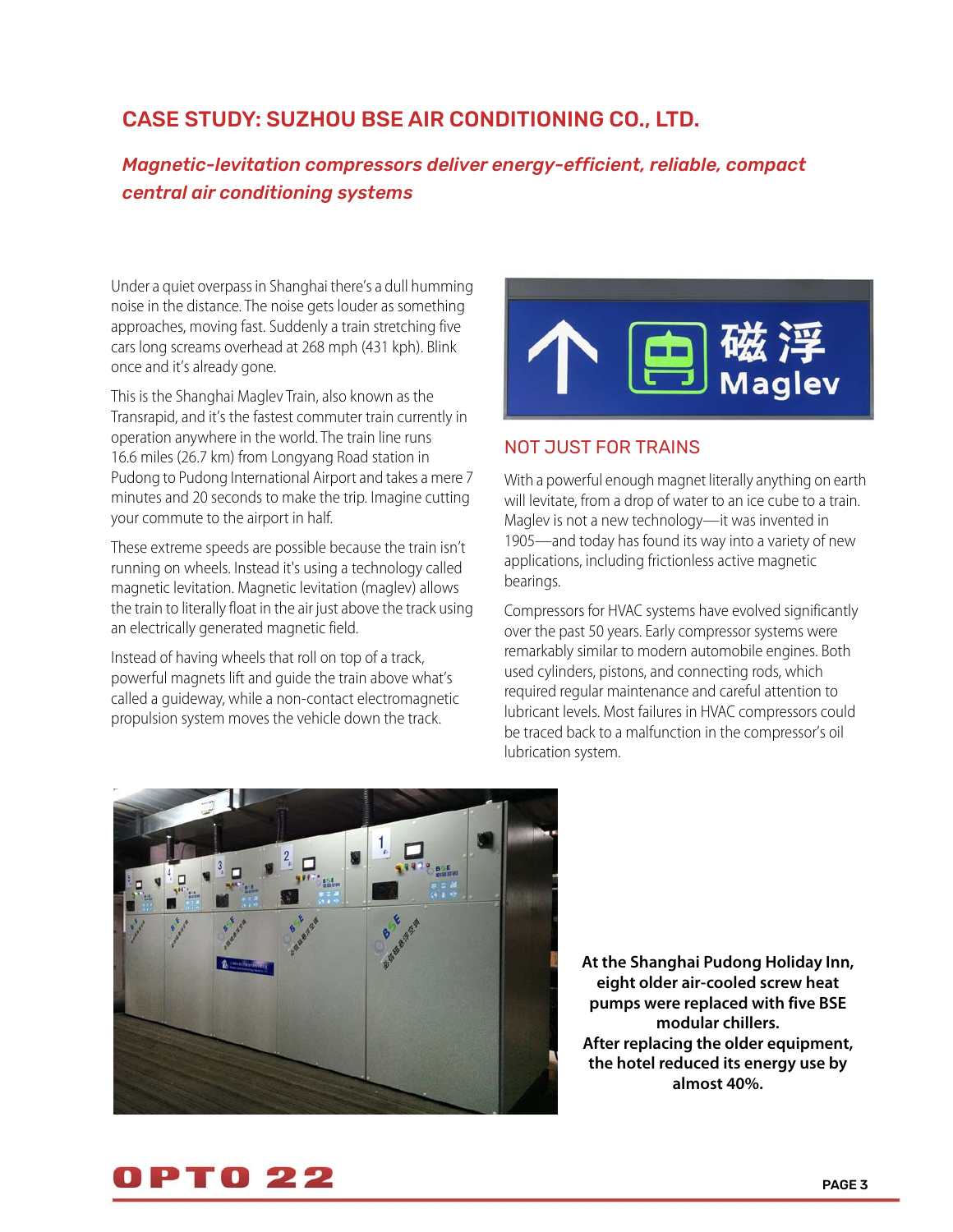But now a new technology is barreling toward the refrigeration and HVAC industries at locomotive speeds.

Active magnetic bearings represent the long-awaited commercial application of a scientific breakthrough in physics and electronics. The mechanical engineering profession has heralded frictionless, oil-free motors and compressors based on active magnetic bearings since the 1940s. Yet only recently has the emergence of nanosecond-fast semiconductors provided the fine-tuned electronic control needed to maintain a motor shaft within microscopic tolerances, and opened the way to these exciting new applications.

One important application for these bearings is in chillers for HVAC systems.

A maglev chiller uses a centrifugal compressor with active magnetic bearings that suspend the compressor shaft in the air so there is absolutely no mechanical contact between the shaft and the compressor housing.

Maglev chillers offer great benefits over traditional screw-type chillers. Because the maglev chiller's shaft and compressor turbine spin suspended and centered in an electromagnetic field, there is no friction, no wear on surfaces, and no oil contamination of the unit's heat exchange surfaces. The chiller's oil-free design eliminates oil maintenance, its costs, and the environmental damage caused by oil use and disposal.

And a maglev chiller offers substantial savings in power consumption, drawing a substantially lower starting current (<2 amps), or less than a conventional room air conditioner.

#### THE PROBLEM

The 12th Five-Year Plan (FYP) adopted by the Chinese government in March 2011 devoted considerable attention to energy and climate change and established a new set of environmental targets and policies for 2011– 2015. While some targets were largely in line with the status quo, other aspects of the plan represented more

Active magnetic bearings represent the long-awaited commercial application of a scientific breakthrough in physics and electronics.



**BSE's Quest series of maglev chillers also incorporate an Opto 22 control system.**

dramatic moves to reduce fossil-fuel consumption and promote low-carbon energy sources.

In August 2012, Shanghai was chosen as one of the key cities of the 12th Five Year Plan energy-saving reconstruction program. The city was asked to complete energy-saving reforms of existing public buildings in a 1.5 sq. mi. (3.9 sq. km) area before August 2014. One target of the reconstruction program was to reduce building energy consumption at least 20%.

Opened in 1998, the four-star Shanghai Pudong Holiday Inn includes 34 floors above ground and two floors underground, with a total area of almost 580,000 sq. ft. (53,812 sq. m). The original HVAC system of the hotel used eight sets of 200 TR (703 kW) air-cooled screw heat pumps located in the technical room at the top of the 34th floor. These older, less efficient units were close to the end of their service life and were excellent candidates to be upgraded to meet the requirements of the new energy saving reconstruction plan.

Shanghai-based company BSE was chosen to retrofit the hotel's HVAC system. BSE is a pioneer in the maglev chiller industry and uses the SNAP PAC System from Opto 22 to automate, monitor, and control their chiller systems.

#### THE SOLUTION

For the retrofit, BSE implemented its Energy Loop® chiller plant group control system. The Energy Loop system is a complete solution that integrates and automates the

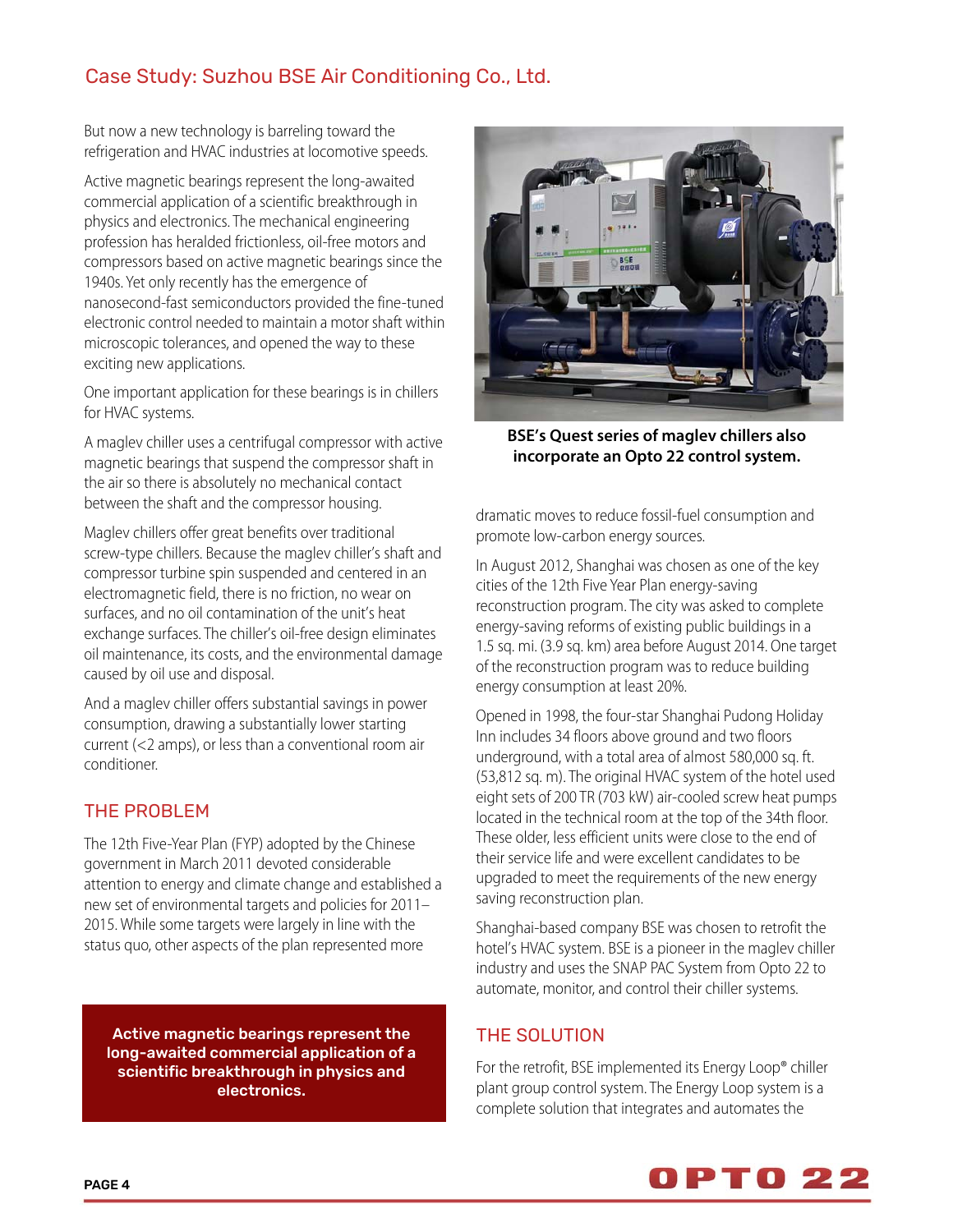entire chiller plant by monitoring and controlling the temperature, flow, and pressure of water-cooled chillers, cooling pumps, condenser pumps, and cooling towers.

BSE replaced the legacy chiller system with five BMMW-0525 BSE modular chillers, each using one Danfoss Turbocor oil-free compressor. After replacing the legacy HVAC equipment with BSE's chiller system, the hotel saw an immediate 39% reduction in energy consumption.

BSE selected Opto 22's SNAP PAC System for the control system, primarily for its superior flexibility and advanced communication and protocol

support, plus Opto 22's *groov* mobile interface system.

Traditionally, chiller systems are managed through a direct digital control (DDC) system that communicates to a supervisory industrial PC or traditional PLC. But BSE's advanced maglev chillers have more points of control than a traditional DDC and PLC system can support.

"In PLC ladder-logic programming, it's difficult to change a single variable or I/O point without that change affecting many other points in the chiller control system," says Zha York, General Manager of BSE.

Using Opto 22's PAC Control flowchart-based development software, BSE engineers broke the control programming down into separate functions called control charts. Each chart handles a

**A BSE technician adjusts an Opto 22 SNAP PAC control system in a maglev chiller.**

"Opto 22 is a very flexible system for integrating equipment from different manufacturers to build out chiller plants," says Zha.

Zha has been working with Opto 22 products since 1999, and over that time he's never received a defective product from Opto 22. "Quality, reliability, and long product life cycle were key points we considered when selecting a control system vendor," says Zha. "Opto 22 met or exceeded all our expectations for a rugged, industrial grade product that we knew we could count on to be available for many years to come.

> "We considered other control system providers including Delta V but determined their system was not flexible enough to efficiently integrate other HVAC systems. We also considered designing a system based on a Beckhoff PLC and DDC. But after evaluating the PLC we determined that solution was designed more for machining systems and was not flexible enough for our target applications."

Continues Zha, "Programming in Opto 22's PAC Control software didn't require prior knowledge of the C programming language to automate our chiller systems. As long as we knew what our application needed from a control perspective, the function block programming style in PAC Control allowed us to quickly convert our proposed control strategy into the physical world and control our system. PAC Control also offered us

different function of the control application. For example, one chart monitors a specific valve, and another chart monitors a specific compressor in the chiller system. In this way, individual control charts can operate autonomously or based on input and output from other charts. A supervisory chart then runs in parallel with the other charts to optimize the system.

Individual I/O points and variables in each chart can easily be modified to work with other chiller types with different numbers of components, without having to change other charts in the overall control program.

easy-to-use debugging tools that significantly reduced our engineering and development time."

"Quality, reliability, and long product life cycle were key points we considered when selecting a control system vendor. Opto 22 met or exceeded all our expectations for a rugged, industrial grade product."

- Zha York, General Manager, BSE

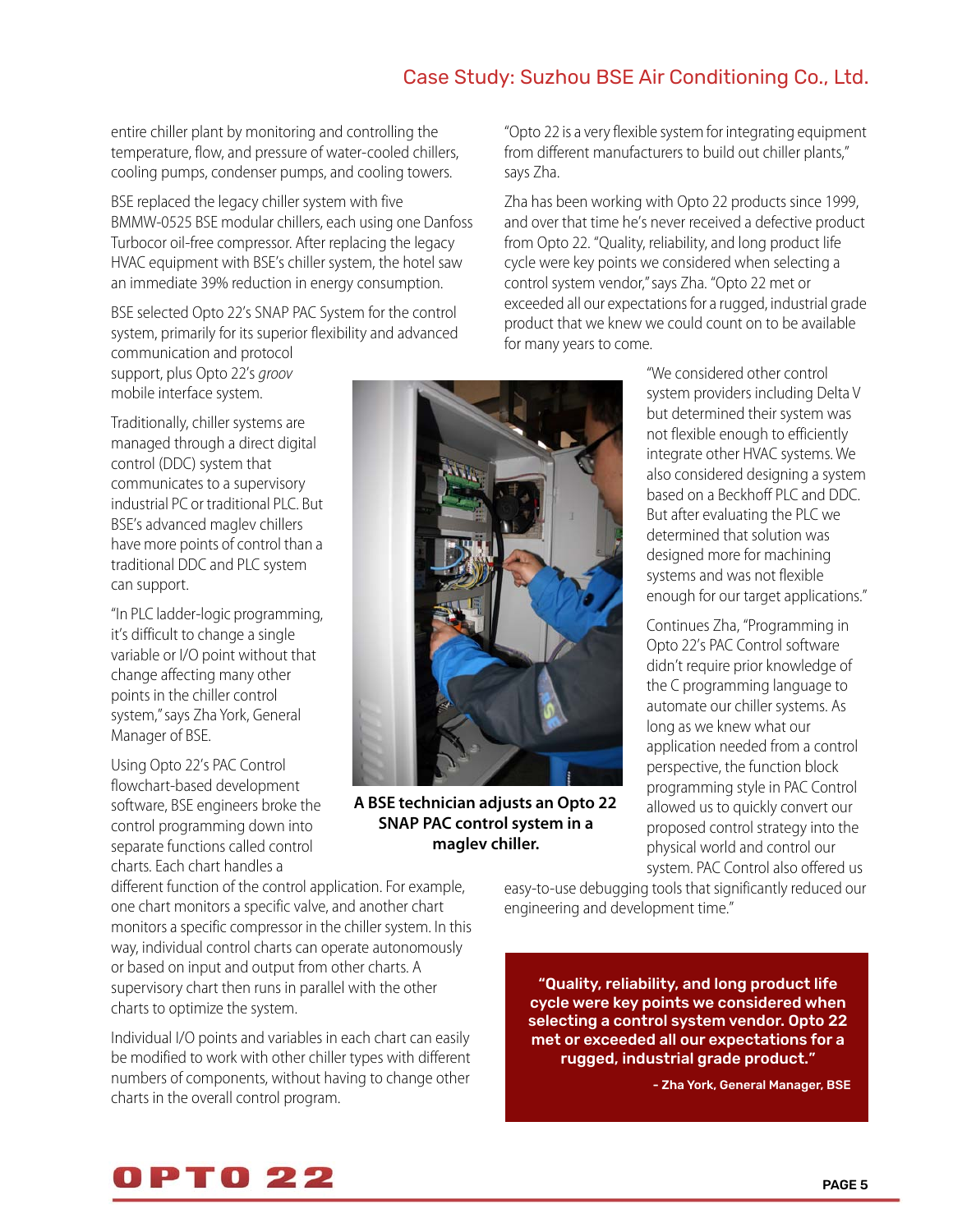

**The BSE Energy Loop® Group Control System incorporates maglev chillers, cooling pumps, condenser pumps, and cooling towers in an automated and energy-saving central control system.**

BSE chillers are installed in a wide variety of applications including data centers, hotels, industrial refrigeration centers, and many others. Each chiller system BSE develops is designed to take advantage of existing HVAC equipment as much as possible. The SNAP PAC controller BSE chose provided an easy communication path between existing HVAC equipment and the new maglev chillers. Each SNAP PAC controller supports Modbus serial and TCP as well as BACnet MS/TP and BACnet IP.

BSE also leverages Opto 22's *groov* system to rapidly develop custom operator interfaces for their customers' chiller plant management. Each refrigeration and cooling system is different, making the interface to control it different as well. Using *groov's* drag-and-drop, point-and-click method of building a mobile operator

interface, BSE can give each customer an interface designed specifically for their chiller plant, without having to write and debug code.

#### ABOUT BSE

Suzhou BSE Air Conditioning Co., Ltd. was established in July 2010 with a commitment to develop and produce high-end industrial HVAC systems.

BSE is the leading maglev chiller manufacturer in China, and the only Chinese high-tech company that focuses on maglev chiller technology. BSE has developed diverse and groundbreaking products based on this technology, including a modular chiller with 150 RT cooling capacity that weighs 1 ton and has a small 1 sq. m footprint.

BSE maglev chillers are widely used in hospitals, schools, commercial buildings, and subways, and have been installed in the Shanghai Xijiao State Guest Hotel as well as the Pudong Holiday Inn.



**BSE I-Chiller series chiller units demonstrate the compact dimensions and small footprint that maglev-based compressors make possible.**